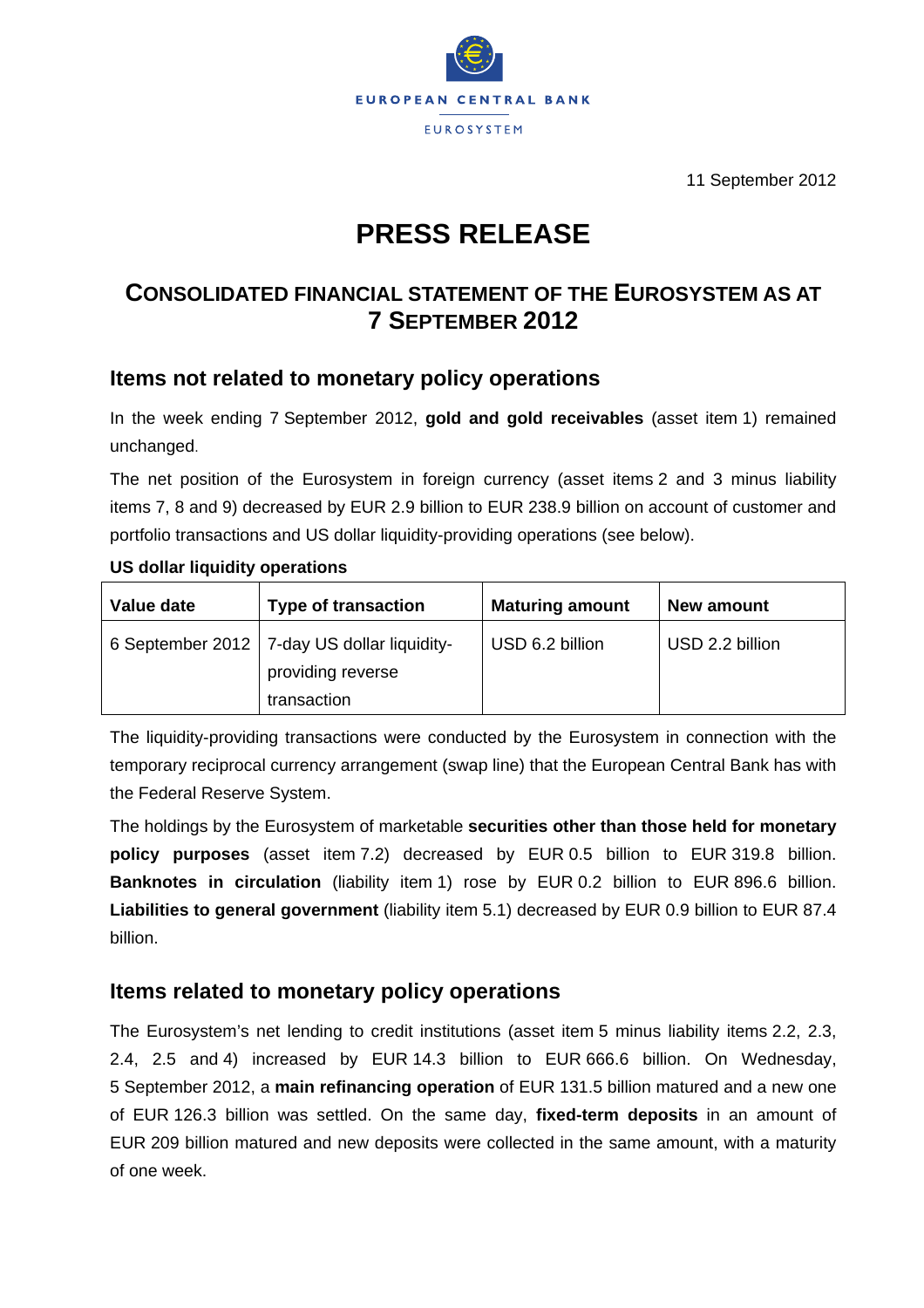Recourse to the **marginal lending facility** (asset item 5.5) was EUR 0.9 billion (compared with EUR 0.6 billion in the previous week), while recourse to the **deposit facility** (liability item 2.2) was EUR 326.8 billion (compared with EUR 346 billion in the preceding week).

The holdings by the Eurosystem of **securities held for monetary policy purposes** (asset item 7.1) decreased by EUR 0.1 billion to EUR 278.9 billion. This decrease was due to the redemption of securities under the first covered bond purchase programme, which more than offset the purchases settled under the second covered bond purchase programme during the week. Therefore, in the week ending 7 September 2012, the value of accumulated purchases under the Securities Markets Programme amounted to EUR 208.8 billion, while the values of the portfolios held under the first and second covered bond purchase programmes totalled EUR 54.7 billion and EUR 15.4 billion respectively. All three portfolios are accounted for on a held-to-maturity basis.

### **Current accounts of euro area credit institutions**

As a result of all transactions, the **current account** position of credit institutions with the Eurosystem (liability item 2.1) increased by EUR 8.2 billion to EUR 549.3 billion.

#### **European Central Bank**

Directorate Communications, Press and Information Division Kaiserstrasse 29, D-60311 Frankfurt am Main Tel.: +49 69 1344 7455, Fax: +49 69 1344 7404 Internet: http://www.ecb.europa.eu **Reproduction is permitted provided that the source is acknowledged.**